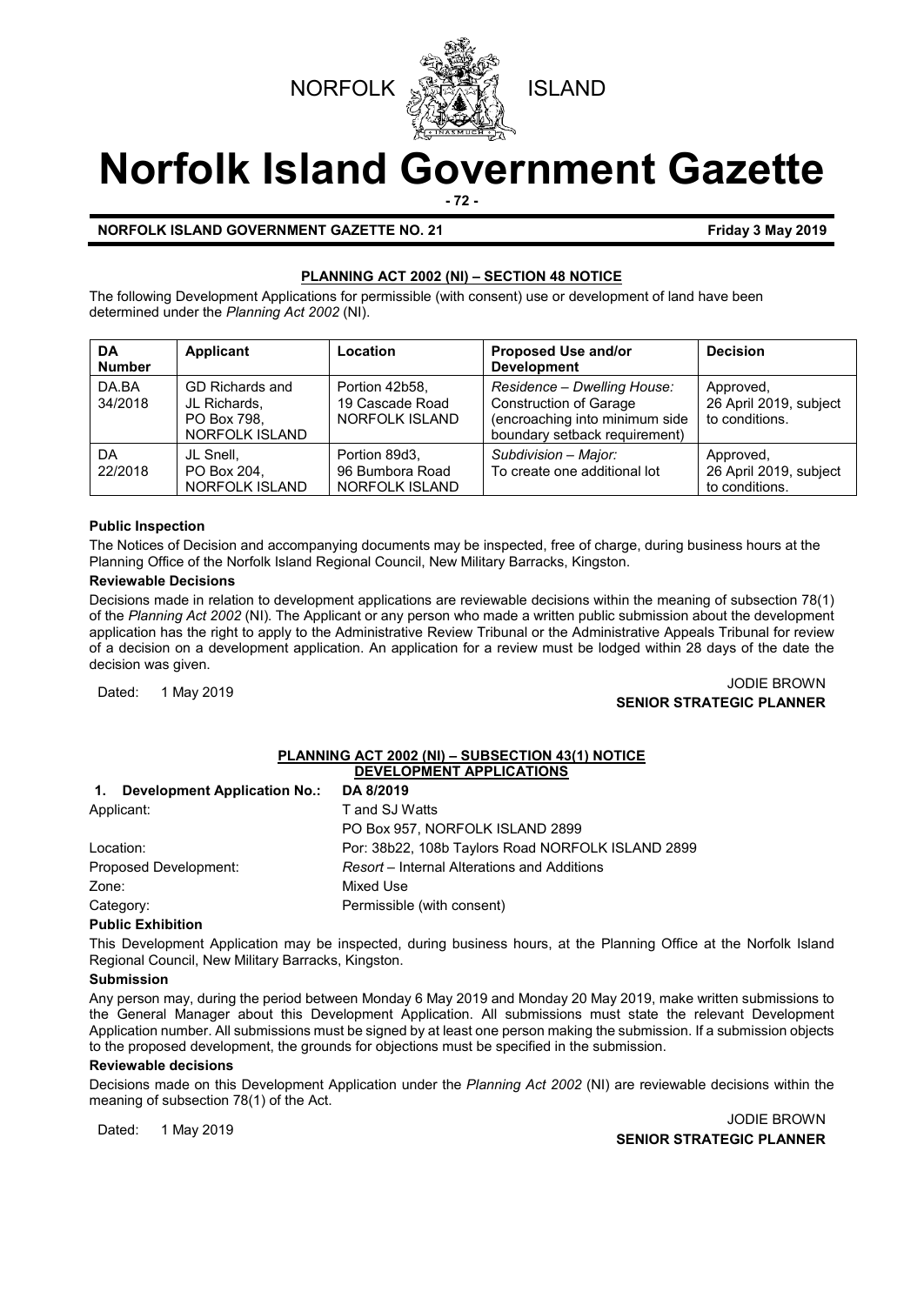**COURT OF PETTY SESSIONS**

The next sittings of the Court of Petty Sessions is set down for Tuesday 14 May 2019 at 10:30am in the Court House, Kingston.

# ALLEN BATAILLE<br>CLERK OF THE COURT OF PETTY SESSIONS CLERK OF THE COURT OF PETTY SESSIONS

### **LIQUOR ACT 2005 LIQUOR LICENSING RENEWALS**

Licensees are reminded that licences issued under the Liquor Act 2005 expire on 30 June 2019. Applications for the renewal, transfer, variation, relocation or grant of a licence must be lodged with the Registry Office, New Military Barracks, Kingston on or before 31 May 2019 together with the relevant fee of –

| Application for Grant of Licence                    | \$570.00 |
|-----------------------------------------------------|----------|
| Application for Renewal of Licence                  | \$570.00 |
| Application to transfer, vary or relocate a licence | \$85.00  |
| Application for Appointment of Nominee              | \$85.00  |

Forms are available on the Norfolk Island Regional Council website: [www.norfolkisland.gov.nf/council/council](http://www.norfolkisland.gov.nf/council/council-documents/forms)[documents/forms,](http://www.norfolkisland.gov.nf/council/council-documents/forms) or they may be collected from the Registry Office at Kingston.

KATIE WALDEN<br>**REGISTRAR OF LIQUOR LICENCES** (Kata angle of the set of the set of the set of the set of the set of the set of t

#### **LAND TITLES ACT 1996 INTENTION TO REGISTER TITLE**

Notice is hereby given under section 141 of the *Land Titles Act 1996* that it is my intention to register title in respect of the land specified below:

| Applicant               | Lot | Section | <b>Portion</b>   | Location      |
|-------------------------|-----|---------|------------------|---------------|
| Ric Newton Ion Robinson | 10  | 19      | 93d              | New Farm Road |
| Ric Newton Ion Robinson | 11  | 19      | 93w1             | New Farm Road |
| Ric Newton Ion Robinson | 12  | 19      | 93w <sub>2</sub> | New Farm Road |

A person may apply to the Administrative Review Tribunal for a review of my decision during the period of 30 days after the publication of this notice.

The proposed certificate of title in respect of the above land may be inspected at the Office of Registrar of Titles during the normal working hours.

On registration of title in respect of the above land, the interests in the land described in the Register are indefeasible as against any unregistered interests (other than interests recorded in a Registrar's minute in relation to the land).

### ALLEN BATAILLE<br>Dated: 30 April 2019 ALLEN BATAILLE **REGISTRAR OF TITLES**

# **VOLUNTEERS TO DISTRIBUTE VISITOR SURVEY CARDS**

Norfolk Island Tourism is seeking volunteers to join the Visitor Survey Cards program. The volunteer distributes survey cards and pens to visitors, encouraging them to complete the cards while the visitor is waiting at the airport. After completion, the collected cards and pens are deposited in the survey card boxes. Volunteers will work for approximately one hour per plane. Days and times are based around flight departures and will be rostered according to your availability. If you would like to join Council's Visitor Survey Card volunteer program at the airport then contact Rose Evans, Team Leader Tourism and Economic Development, by email at [rose.evans@nirc.gov.nf](mailto:rose.evans@nirc.gov.nf) or by phone on 22147, to obtain volunteer application forms and further information.

Dated: 19 April 2019 LOTTA JACKSON **GENERAL MANAGER**